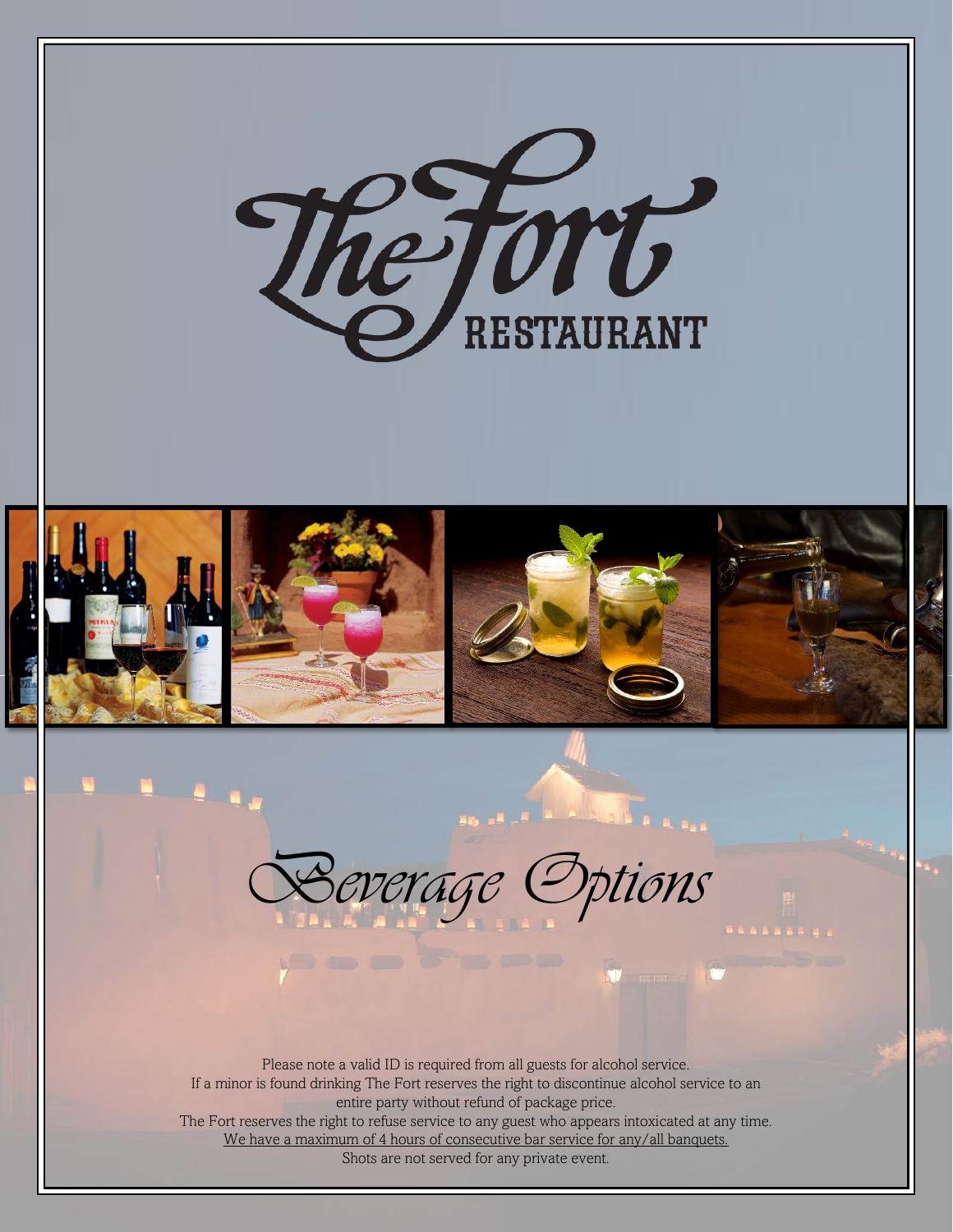

## BEVERAGE ARRANGEMENTS

Open Host Bar: *Host provides all beverages for guests* Limited Host Bar: *Host provides only pre-selected beverages for guests* Cash Bar Service: *Guests pay for all beverages and service fee* Limited Host Bar + Cash Bar Service: *Host pays for requested portion. Then it is up to the individual.* Drink Tickets: *Each guest gets a set amount of drink tickets. Host can select price point.* Beverage Packages: *Priced Per person.*

## GREETING DRINKS

*Drinks prepared to serve upon arrival. Allows guests to have a drink in hand, while waiting for server(s) to take drink orders. May select up to three and mix with non-alcoholic*

## Prickly Pear Margarita \$13

*Scarlet prickly pear fruit, tequila, on ice*

Trade Whiskey \$12 *Fine bourbon, red pepper, tobacco, black gun powder*

## The 1840 Hailstorm Premiere Julep \$16

*Bourbon, sugar, mint, on ice*

# Huckleberry Lemonade \$15

(Summer Only) *Huckleberry infused vodka, splash of cranberry juice, lemonade, on ice*

## NON-ALCOHOLIC

Prickly Pear Cooler \$8 *Prickly pear syrup, lemon, and lime juice*

Pilots Cocktail \$8 *Peychaud bitters & Sparkling water*

Cock N Bull Ginger & Lime Mocktail \$10 *fresh squeezed lime, ginger beer, sparkling soda, splash of Peychaud bitters*

## Wine by the Bottle - List Available Upon Request

*Prices and menu selections subject to change without notice.*